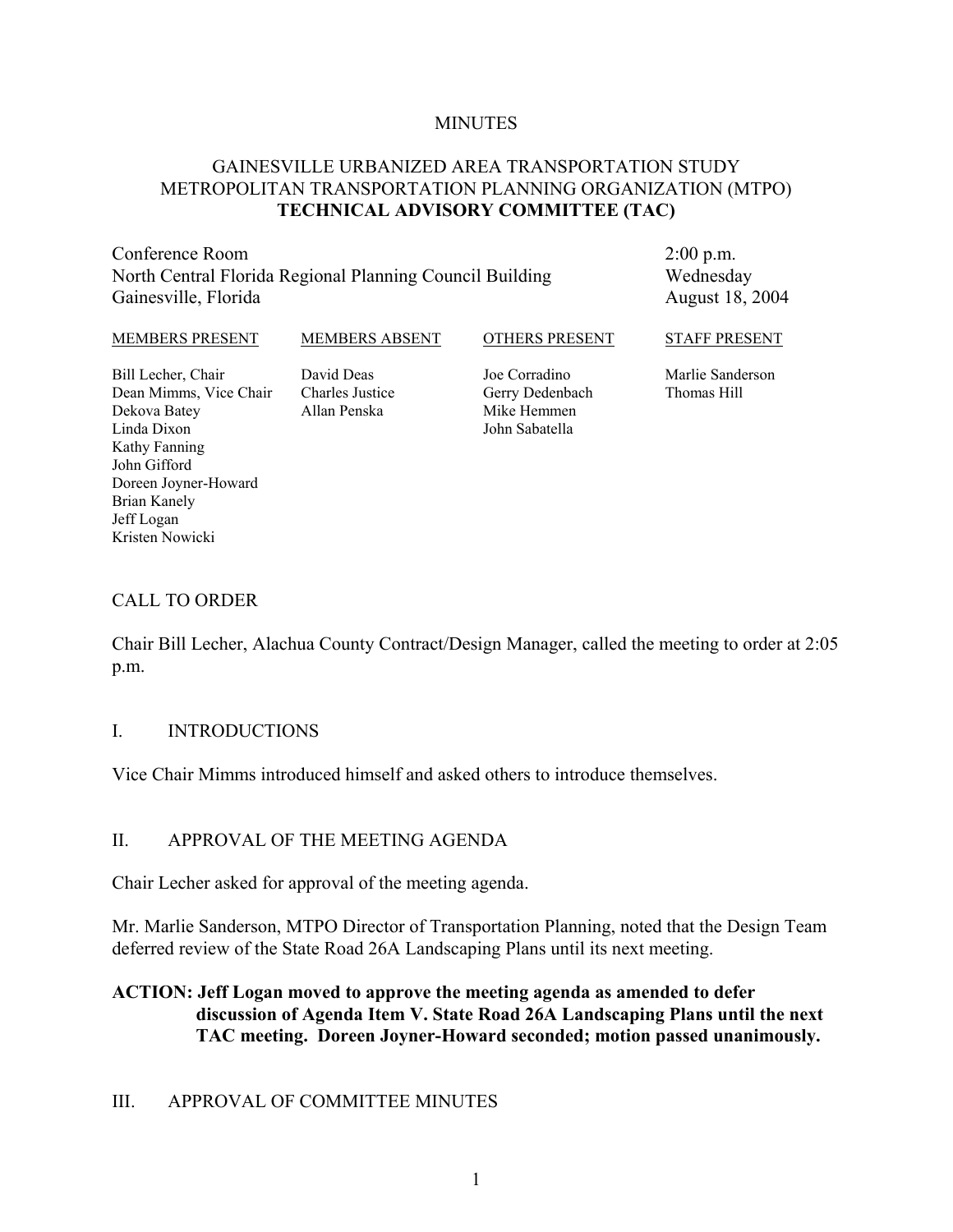Chair Lecher asked for approval of the June 30, 2004 TAC meeting minutes.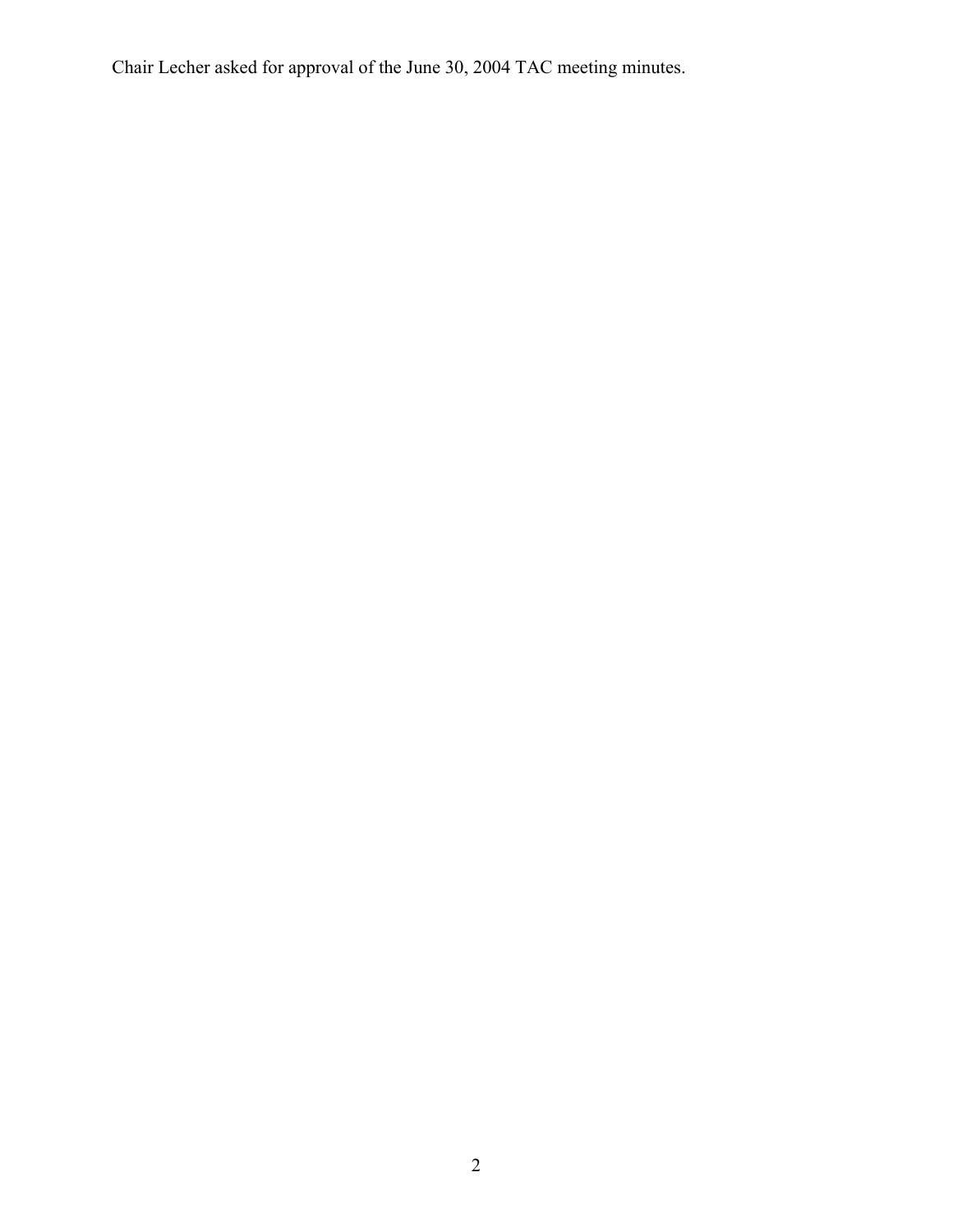#### **ACTION: Doreen Joyner-Howard moved to approve the June 30, 2004 TAC meeting minutes. Jeff Logan seconded; motion passed unanimously.**

#### IV. CHAIRMAN'S REPORT

Mr. Sanderson announced that the next MTPO meeting is scheduled for September 2 at 7:00 p.m. in the Jack Durrance Auditorium. He said that the next TAC meeting is scheduled for September 29 and that there is a long range transportation plan community workshop on September 20.

# VI. ARCHER ROAD/S. 16TH AVENUE CHARRETTE-FINAL TESTING AND EVALUATION

Mr. Sanderson stated that consultants were present to provide a status report on the Archer Road/S. 16<sup>th</sup> Avenue Charrette. He said that the Consultant has completed the final testing and evaluation.

Mr. Sanderson and Mr. Gerry Dedenbach, Causseaux & Ellington Director of Planning and GIS Services, discussed the Archer Road/S. 16<sup>th</sup> Avenue Charrette final testing and evaluation, three design options:

- 1. Option C- Do Nothing;
- 2. Option D- Intersection Reconfiguration of Archer Road and S. 16<sup>th</sup> Avenue; and
- 3. Option E- Transfer Two Lanes to SW  $16<sup>th</sup>$  Avenue,

and answered questions. They recommended Option D.

#### **ACTION: Brian Kanely moved to recommend that the MTPO approve the Archer Road/ S. 16th Avenue Charrette Option D- Intersection Reconfiguration. Jeff Logan seconded; motion passed 9 to 1.**

#### **ACTION: Dean Mimms moved to recommend that the MTPO approve the Archer Road/ S. 16th Avenue Charrette Exhibit 1 with the following revisions:**

- **1. strike "such as routes 35, 36, and 9" from the text under Timeline Now, bullet # 3;**
- **2. add intersection studies identified under Timeline Now to next year's List of Priority Projects;**
- **3. replace "loop" with "system" under Timeline 10 Years, bullet # 1; and**

**Linda Dixon seconded; motion passed unanimously.**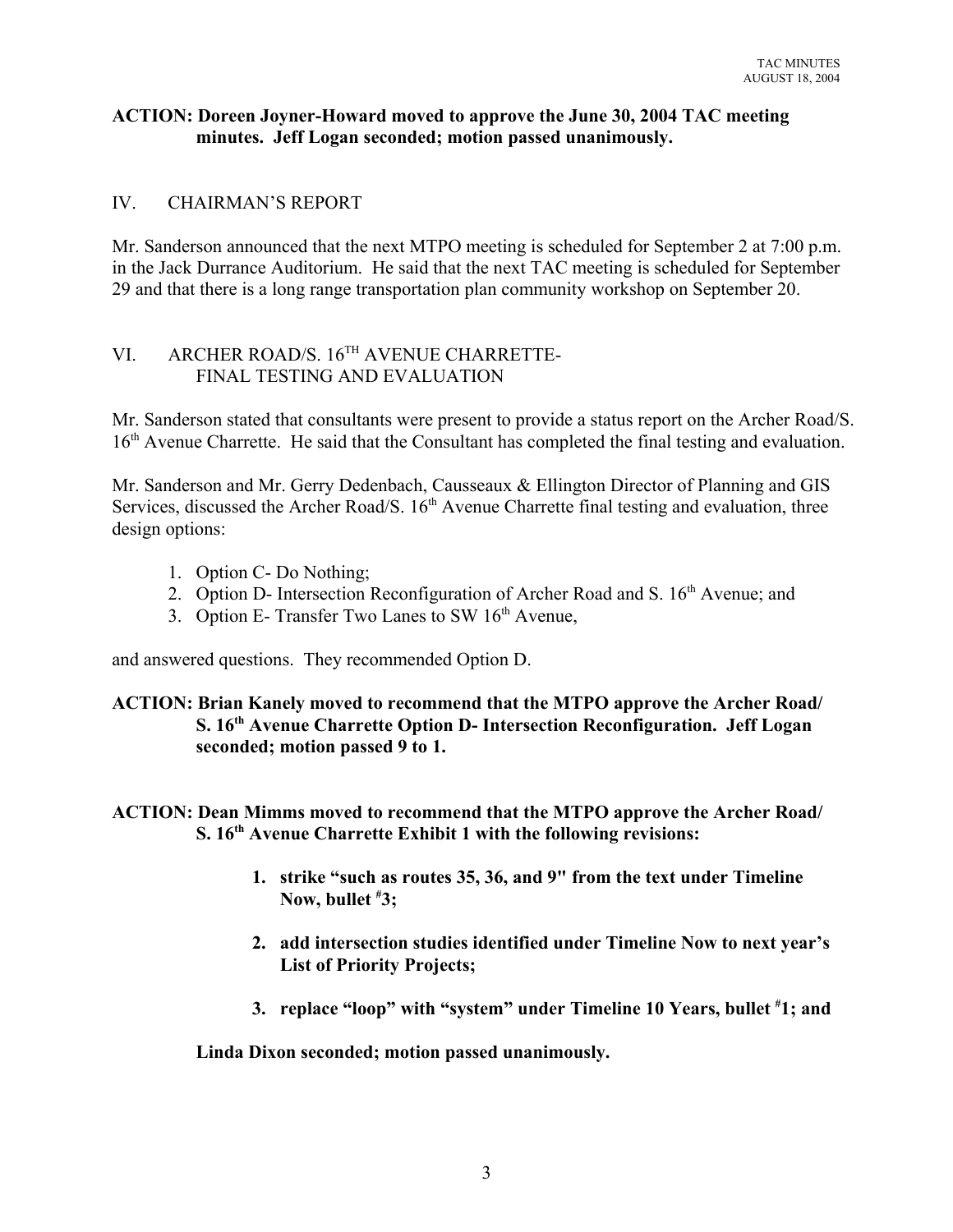#### **ACTION: Dean Mimms moved to recommend that the MTPO approve the Archer Road/ S. 16th Avenue Charrette Exhibit 2 with the following revisions:**

- **1. revise title to: Archer Road and SW 16th Avenue Intersection Realignment/ Relocation Study; and**
- **2. revise objective bullet to indicate the intersection study will determine the best use of SR 24 between North-South Drive and SW 16th Avenue.**

### **Linda Dixon seconded; motion passed unanimously.**

# VII. YEAR 2025 TRANSPORTATION PLAN UPDATE-RANDOM SURVEY OF HOUSEHOLDS

Mr. Sanderson stated that the Year 2025 Transportation Plan Update scope of services requires that the Consultant conduct a random survey of households. He said that a draft telephone survey that has been prepared by the MTPO's Consultant- The Corradino Group.

Mr. Joe Corradino, The Corradino Group President, discussed the survey and answered questions.

# **ACTION: Brian Kanely moved to recommend that the MTPO approve the random survey of households with the B.2 survey questions using the same Agree, Disagree and No Opinion format in the B.1 survey questions, including modifications to the B.2 survey questions to facilitate the new format. Dean Mimms seconded; motion passed unanimously.**

#### VIII. YEAR 2025 TRANSPORTATION PLAN UPDATE-EVALUATION FACTORS

Chair Lecher called for discussion of Agenda Item VIII Year 2025 Transportation Plan Update.

Mr. Corradino discussed the evaluation factors and answered questions.

# **ACTION: Linda Dixon moved to recommend that the MTPO approve the evaluation factors with Factor 3 revised to change "complete" to "connected." Kristen Nowicki seconded; motion passed unanimously.**

#### IX. YEAR 2025 TRANSPORTATION PLAN UPDATE- VISION STATEMENTS

Mr. Sanderson stated that, in 1997, the Center for Urban Transportation Research (CUTR) recommended incorporating a strong visioning process to improve MPO long range transportation planning. He said that based on information developed so far, the Consultant recommends a modification to the Livable Community Reinvestment Plan Vision Statement. He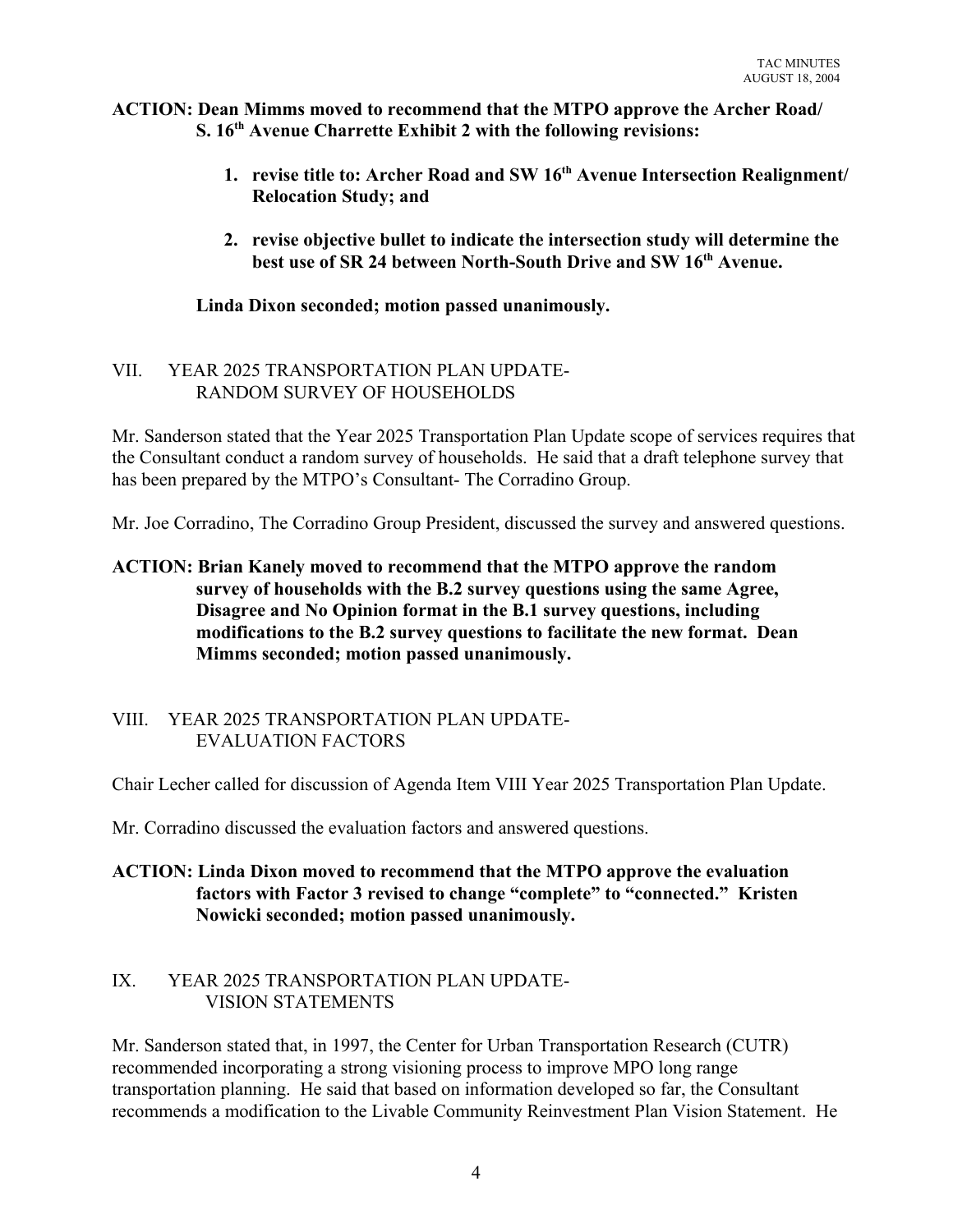reported the current vision statement and proposed modifications. He noted that vision statement recommendations will be developed late this year or early next year after the random telephone survey is completed.

# X. UNIVERSITY AREA "NO RIGHT TURN ON RED" SIGNS

Mr. Sanderson stated that the MTPO, at its July 15 meeting, discussed the "No Turn On Red" signage that have been recently installed as part of the traffic signal update projects adjacent to the University of Florida. He said that City of Gainesville Public Works Department staff recommends that the "No Turn On Red" signs be replaced by signs that read "Turning Traffic Must Yield to Pedestrians." He noted that the proposed sign is approved by the Manual on Uniform Traffic Control Devices (MUTCD)- the R10-15 sign.

Ms. Doreen Joyner-Howard, FDOT Transportation Specialist, noted that any sign changes need to be approved by FDOT and that the City would have to pay for the change.

# **ACTION: Linda Dixon moved to recommend that the MTPO authorize the MTPO Chair to send a letter to the Florida Department of Transportation requesting the replacement of the "No Turn On Red" signs with signs that read "Turning Traffic Must Yield to Pedestrians." Brian Kanely seconded; motion passed 9 to 1.**

# XI. AUDIBLE PEDESTRIAN CROSSING DEVICES

Mr. Sanderson stated that, at the July 15 MTPO meeting, Mr. Jack Varnon, Council for the Blind President, discussed several issues related to assisting *visually-impaired* people in safely crossing streets. He said that Mr. Varnon has requested consideration of accessible traffic signals at State Road 26 (W. University Avenue) at US 441 and State Road 26 (University Avenue) at Main Street in Gainesville. He added that the MTPO asked whether audible pedestrian crossing devices can be installed on traffic signals in this area and if so, how much would it cost per crossing. He reported that according to FDOT, "accessible" pedestrian signals in have been installed in NE Florida. He said that the installation of accessible pedestrian signals is evaluated on a case by case basis. He noted that it costs about \$1,000 for each device or \$4, 000 per intersection. He added that it is our understanding that the next step is for FDOT staff to contact Mr. Varnon and schedule a meeting with him at these two locations in order to conduct an evaluation.

# XII. WHITE CANE LAW ENFORCEMENT SIGNS

Mr. Sanderson stated that, at the July 15 MTPO meeting, Mr. Jack Varnon, Council for the Blind President, discussed several issues related to assisting visually-impaired people in safely crossing streets. He discussed the White Cane Law (Chapter 316.1301, Florida Statutes) and answered questions. He said that the MTPO asked whether "White Cane" law enforcement signage can be installed on speed limit signs. He said that FDOT would not be able to approve such a sign. He said that FDOT indicated that it would be very difficult to design a sign that would be effective and that motorists could understand.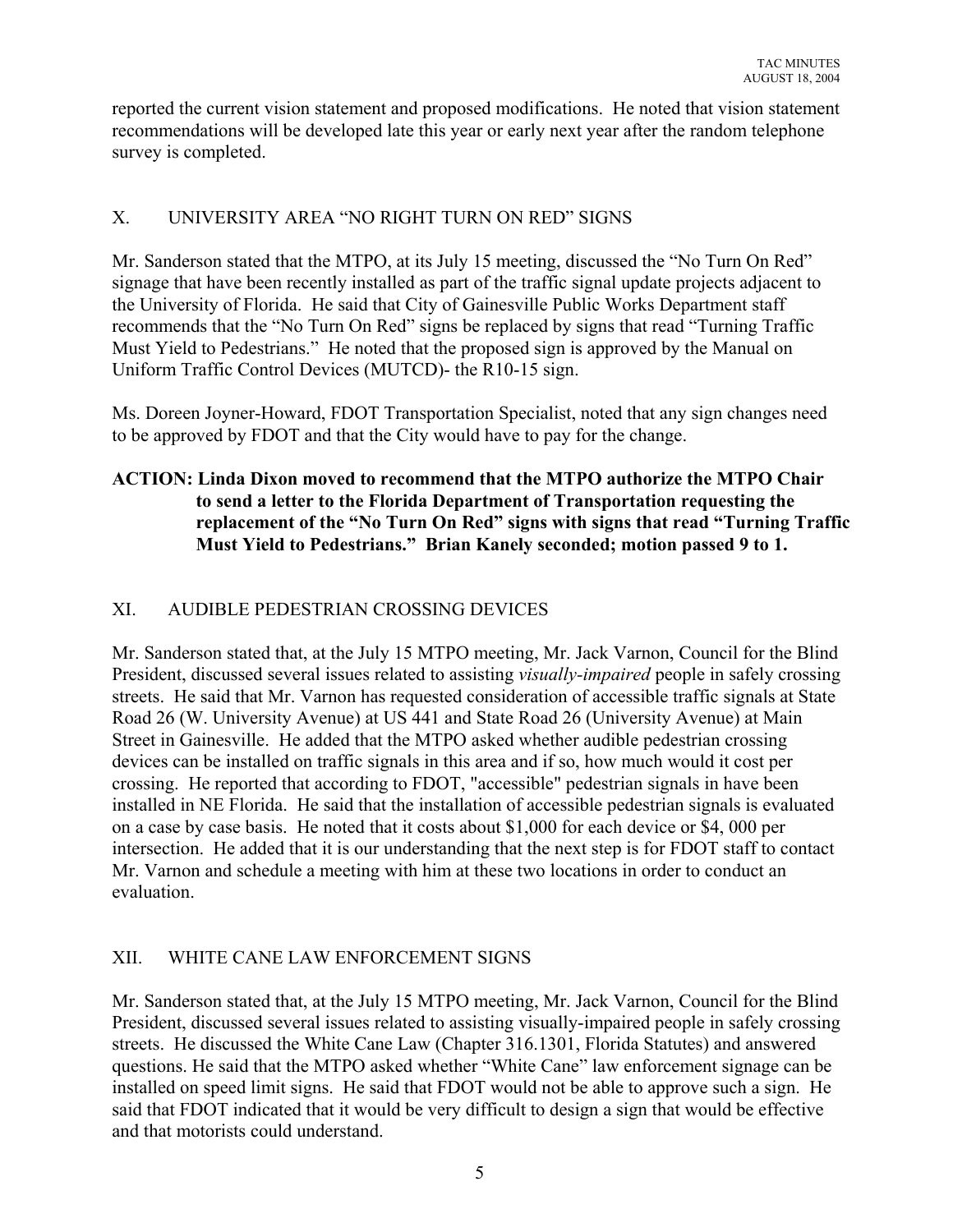### **ACTION: Linda Dixon moved to recommend that the MTPO request that the Alachua County Traffic Safety Team and the Florida Department of Transportation Safety Office consider implementing a public safety awareness campaign in Alachua County. John Gifford seconded; motion passed unanimously.**

# XIII. W. 6TH STREET/W. UNIVERSITY AVENUE- CAPACITY ANALYSIS

Mr. Sanderson stated that a member of the MTPO has requested traffic information concerning the W. 6<sup>th</sup> Street Corridor with respect to how this road is expected to operate after the proposed roundabouts are constructed. He said that several years ago, a community charrette was conducted for W. 6<sup>th</sup> Street. He noted that the results of this charrette was reported in a document entitled *West 6<sup>th</sup> Street Design Project*. He said that MTPO staff worked with City staff to evaluate operating conditions using roundabout traffic information. He noted that the evaluation of the W.  $6<sup>th</sup>$  Street/W. University Avenue intersection resulted that a roundabout resulted in a better level of service than the existing traffic signal.

#### XIV. INFORMATION ITEMS

There was no discussion of the information items.

#### ADJOURNMENT

The meeting was adjourned at 3:55 p.m.

 $\_$  , and the contribution of the contribution of  $\_$  . The contribution of the contribution of  $\_$ Date Bill Lecher, Chair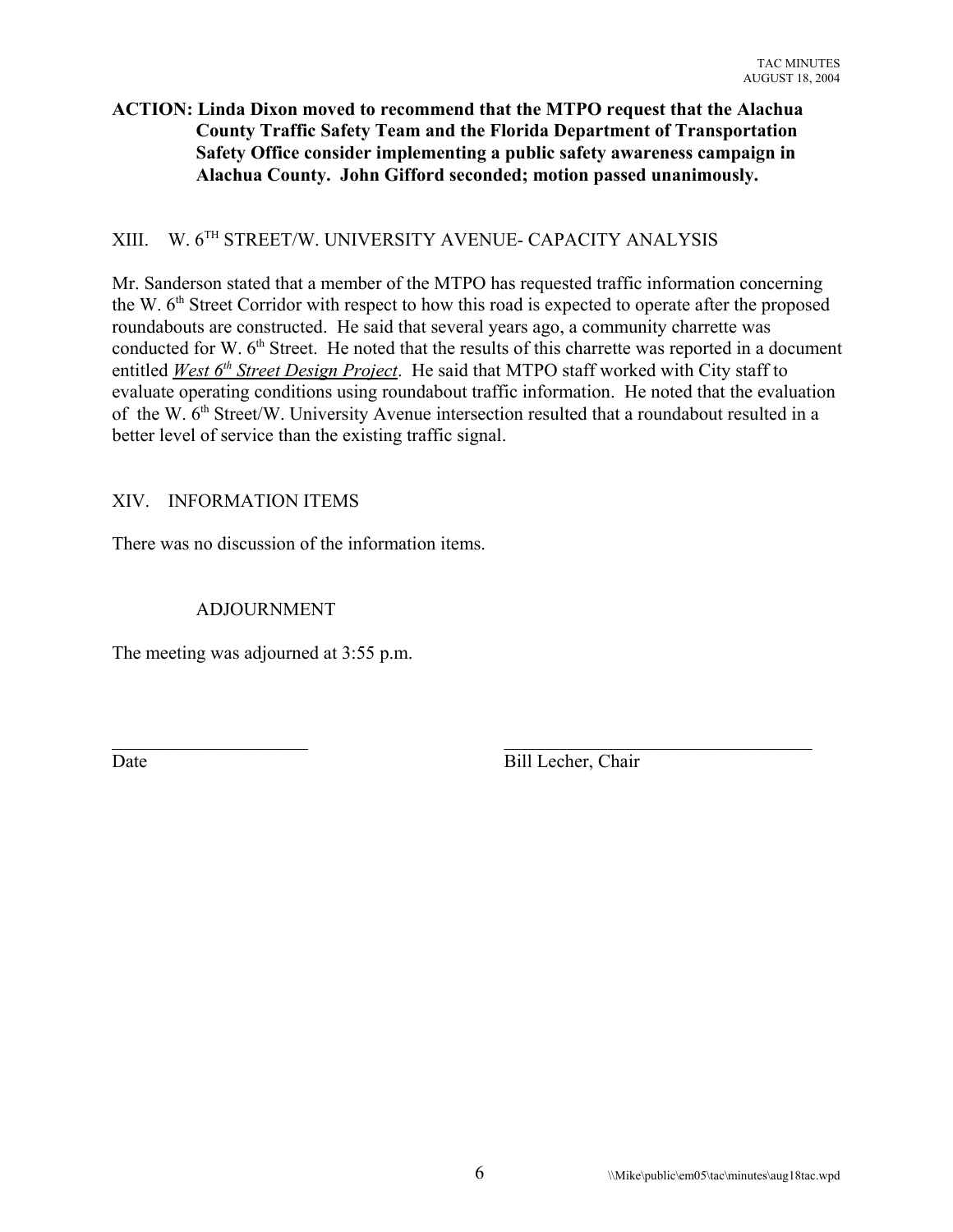#### **EXHIBIT 1**

# **ARCHER ROAD / S. 16TH AVENUE AREA CHARRETTE TAC RECOMMENDATIONS**

The participants in the Archer Road/S. 16<sup>th</sup> Avenue Area Charrette proposed a tiered plan of recommendations with viable milestones. These milestone included:

| <b>TIMELINE</b> | <b>MILESTONE</b>                                                                                                                                                                                                                   |
|-----------------|------------------------------------------------------------------------------------------------------------------------------------------------------------------------------------------------------------------------------------|
| <b>Now</b>      | Pedestrian safety enhancements throughout the corridor                                                                                                                                                                             |
|                 | SW 23 <sup>rd</sup> Terrace extension into the University of Florida campus should be<br>examined as part of the Campus Master Plan update process                                                                                 |
|                 | Add transit service to existing routes that are not meeting demand                                                                                                                                                                 |
|                 | Ask the Florida Department of Transportation (FDOT) to fund (or conduct in-<br>house) in the first year of FDOT's Work Program a State Roads 24/226<br>Intersection Realignment Study, as described in Exhibit 2                   |
|                 | Conduct an intersection study of US 441 and Archer Road without the sliplane                                                                                                                                                       |
| 5 Years         | SW 16 <sup>th</sup> Avenue inner road network and North-South Drive extension                                                                                                                                                      |
|                 | Consider mix of uses in "Little Gandy" area with redevelopment, including<br>residential, to reduce private automobile trips.                                                                                                      |
| 10 Years        | Enhance eastern connection of Bus Rapid Transit (BRT) type service and S 16 <sup>th</sup><br>Avenue multimodal connection and also consider a BRT system utilizing<br>Archer Road, Depot Avenue, S. Main Street and SW 16th Avenue |
|                 | Consider mix of uses in "Little Gandy" area with redevelopment, including<br>residential, to reduce private automobile trips.                                                                                                      |
|                 | Connections to other growth areas- SW 20 <sup>th</sup> Avenue, Student Village, future<br>commercial and Oaks Mall Park-and-Ride                                                                                                   |
| 20 Years        | Continue study of SE 16 <sup>th</sup> Avenue extension-3-lane/4-lane from State Road<br>329 to State Road 331                                                                                                                      |